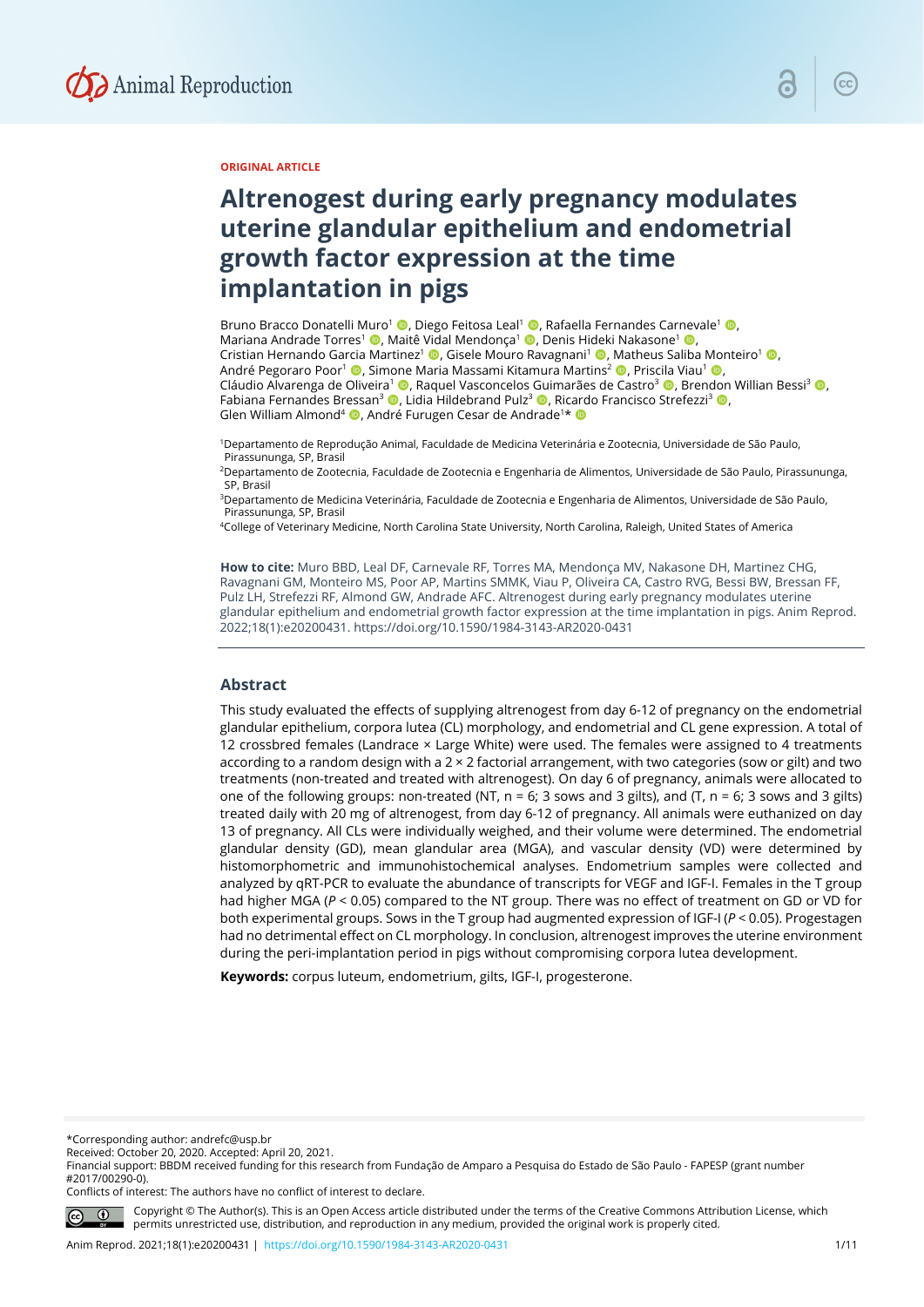## **Introduction**

In pigs, the peri-implantation period of accelerated trophoblastic elongation and attachment to the uterine surface relies on an intricate interplay between conceptuses (embryo/fetus and its associated membranes) and the uterine epithelium. During this phase, various inducible transcription factors are activated in response to hormone stimuli, resulting in the expression of a plethora of genes involved in conceptus development (Kridli et al., 2016). Progesterone (P4) plays a crucial role in pregnancy establishment, stimulating the secretion of molecules that modulate the uterine environment before implantation (Okrasa et al.*,* 2014). Among these, IGF-1 and VEGF, are highly expressed, exerting influence on conceptus growth and endometrial architecture (Waclawik et al., 2017). Circulating IGF-I concentration is positively related to fetal weight and is lower in intrauterine growth-restricted pig conceptuses (Wang et al., 2017). Uterine IGF-I increases trophectoderm mitotic rate (Lewis et al., 1992), being a limiting factor for the final size of the placental surface area (Geisert and Schmitt, 2002). Endometrial VEGF is a potent stimulator of angiogenesis and vascular remodeling during implantation and regulates vascular permeability (Welter et al., 2003). Of note, VEGF was found to be down-regulated in the placentae of intrauterine growth-restricted pigs (Chen et al., 2015).

These arguments sustain the notion that an adequate concentration of circulating P4 during the peri-implantation period would improve the uterine environment. Indeed, in bovines, supplemental P4 in early pregnancy affects endometrial gene expression (Forde et al., 2009), which may be the underlying cause of increased embryo development and higher pregnancy rate in cows (Pugliesi et al., 2016). Previously, Muro et al. (2020) demonstrated that sows supplemented with altrenogest from day 6-12 of pregnancy had heavier and larger embryos at 28 days of pregnancy. In pigs, there is limited information on the effects of progestagen provided during early pregnancy on the uterine environment.

Thus, this experiment tested the hypothesis that altrenogest provided from day 6-12 of pregnancy improves endometrial glandular development and increases endometrial gene expression of IGF-I and VEGF around the period of implantation in pigs.

## **Methods**

#### **Ethics committee approval**

The experiment was performed according to the legal and ethical standards of the Ethics Committee for the Use of Animals of the School of Veterinary Medicine and Animal Science of the University of São Paulo (CEUA – 1168030817).

## **Animals, housing and diet**

The experiment was performed at the Swine Research Center of the School of Veterinary Medicine and Animal Science of the University of São Paulo, Brazil. A total of 12 crossbred females (Landrace x Large White), consisting of 6 sows (parity 1-3) and 6 gilts were used. Animals were checked for signs of estrus twice daily (08h00 and 16h00 hours) by fence-line contact with a mature boar and a back-pressure test. All animals were artificially inseminated with fresh diluted semen ( $3 \times 10^9$  sperm cells; >80% motility) from the same boar. Gilts were inseminated at first signs of standing estrus and every 24 hours while still showing a standing estrus, totaling 2.3 inseminations. Sows (226.30  $\pm$  3.33 kg BW, 14.25  $\pm$  1.07 mm of backfat thickness and average weaning-to-estrus interval of  $5 \pm 1$  day) were inseminated in the first estrus following a lactation period of 21 days at 12 hours after first signs of standing estrus and every 24 hours while ever the sows were in standing estrus, totaling 2.7 inseminations. Gilts were inseminated in the second observed standing estrus at approximately 240 days of age and  $148.83 \pm 1.86$  kg BW. The second insemination was standardized as day 0 of pregnancy. All animals were allocated to individual pens and kept under similar nutritional and sanitary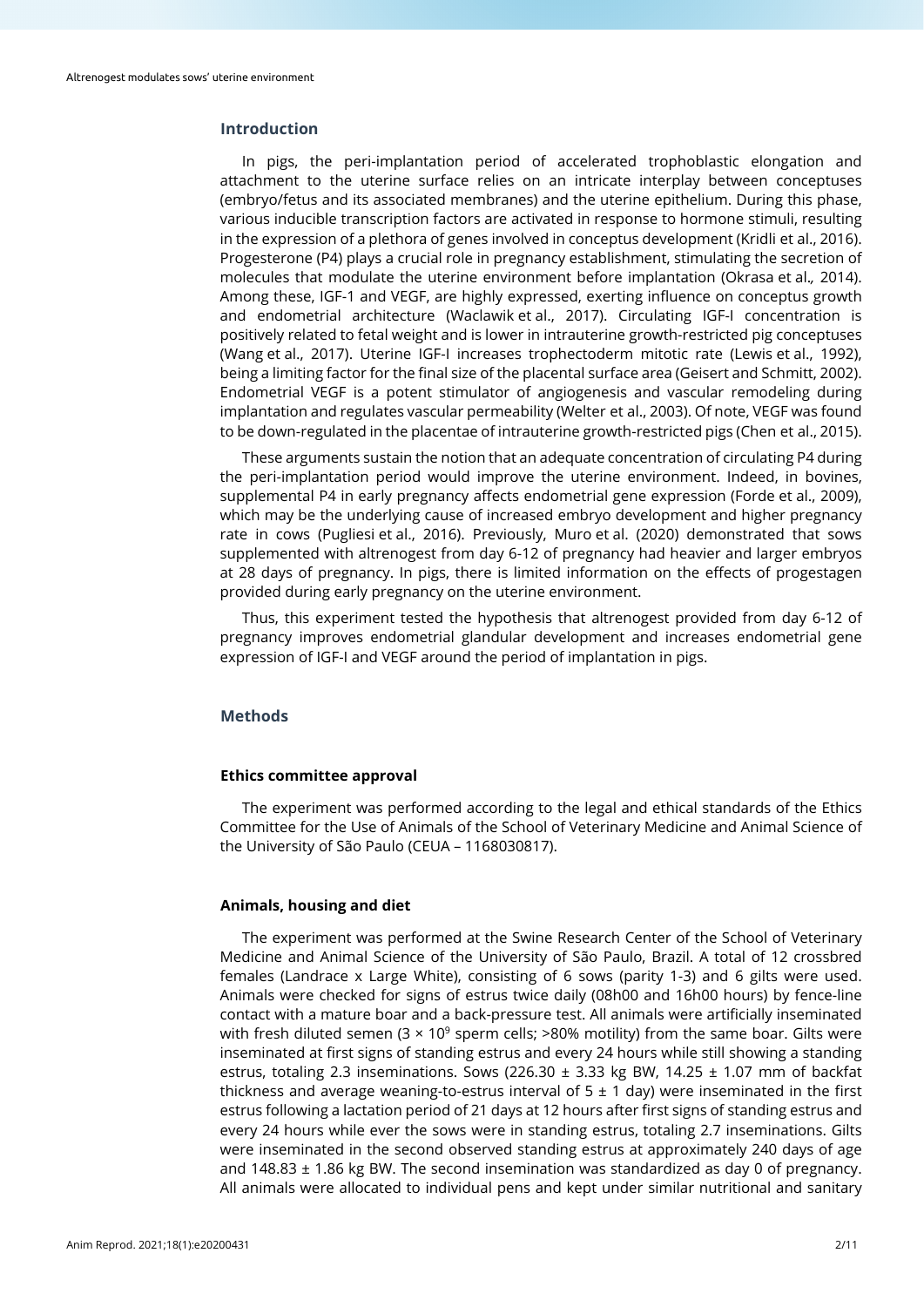management. Females were fed 2.4 kg/d of a standard gestation diet (2930 kcal ME kg/d, 16% CP and 0.6% Lys) from day 0 to 13 of pregnancy.

#### **Experimental design**

The females were assigned to 4 treatments according to a random design with a factorial arrangement of treatments ( $2 \times 2$ ), with two categories (sow or gilt) and two treatments (nontreated; NT,  $n = 6$ ; 3 gilts and 3 sows, and treated with altrenogest; T,  $n = 6$ ; 3 gilts and 3 sows). From day 6 to day 12 of pregnancy, the altrenogest was administered top-dressed individually with the morning feed, 20 mg of altrenogest/day (Regumate® - Merck Animal health, São Paulo, Brazil). Animals were euthanized on day 13 of pregnancy. The uterine horns were flushed with saline solution, and females were deemed pregnant when filamentous embryos were observed.

#### **Corpora lutea and progesterone measurements**

The animals were euthanized at a local abattoir by stunning and exsanguination, and their genital organs were immediately collected. The ovaries were removed, and the number of CLs was counted on both ovaries. All CLs were individually dissected and weighed. The CL was considered as a sphere to determine its volume. The diameter from each CL was calculated by the average between width and length, measured with a digital caliper (Absolute Digimatic; Mitutoyo Sul Americana Ltda., Brazil).

Blood samples were collected by venipuncture on days 5, 6, 8, and 12 of pregnancy for serum P4 concentration measurements. The samples were centrifuged for 10 minutes at 1500 × g (centrifuge Excelsa II model 206; Fanem – São Paulo, Brazil) and stored in 2 mL microtubes at -20 °C for subsequent analysis.

The P4 concentration was obtained by the solid phase radioimmunoassay using a commercial kit (RIA PROGESTERONE – Beckman Coulter). The assays were performed according to the protocol provided by the manufacturer. A total of 48 samples were analyzed in one assay, and in duplicate. The sensitivity was 0.01 ng/mL, and the intraassay coefficient of variation (CV) ranged from 3.19% to 7.35%. The test used in this study to measure P4 does not detect altrenogest; therefore, the serum P4 detected in this test for altrenogest-treated females is mainly from CL. The P4 concentration by number of CL (P4/CL) in each treatment was considered as a variable in this study.

## **Histology of uterine glandular epithelium**

Three samples per animal of uterine tissue (approximately 4 cm<sup>2</sup>) were collected from different regions of the left uterine horn to assess the uterine glandular epithelium. The regions studied were: the utero-tubal junction (A1), the mid-portion (A2) and the utero-cervical junction (A3). After collection, all samples were fixed by immersion in 10% buffered formalin for 24 h and routinely processed for histology. Histological sections of 4  $\mu$ m thickness were obtained and stained with hematoxylin and eosin, as previously described by Prophet et al. (1992). Three images per slide from each of the endometrial areas (A1, A2 and A3, total = 9 images/animal) were saved using the 4x objective (total area of each image  $= 7.45$  mm<sup>2</sup>), were captured as "jpeg" files, using a microscope (Leica DM500) coupled with a high-definition camera (Leica ICCD50 HD). Glandular density (GD, glands/mm<sup>2</sup>) was determined by the number of glands divided by the area of the endometrium in the fields. Endometrial area was measured individually for each histological field, from the top of the luminal epithelium to the myometrium using the tool "freehand selections" of ImageJ® software. Mean glandular area (MGA, µm<sup>2</sup>), was evaluated as average size of each glandular structure. The average area of 50 glands per photomicrograph was measured using ImageJ® software. The same observer, in a blind evaluation, performed all the histological analyses.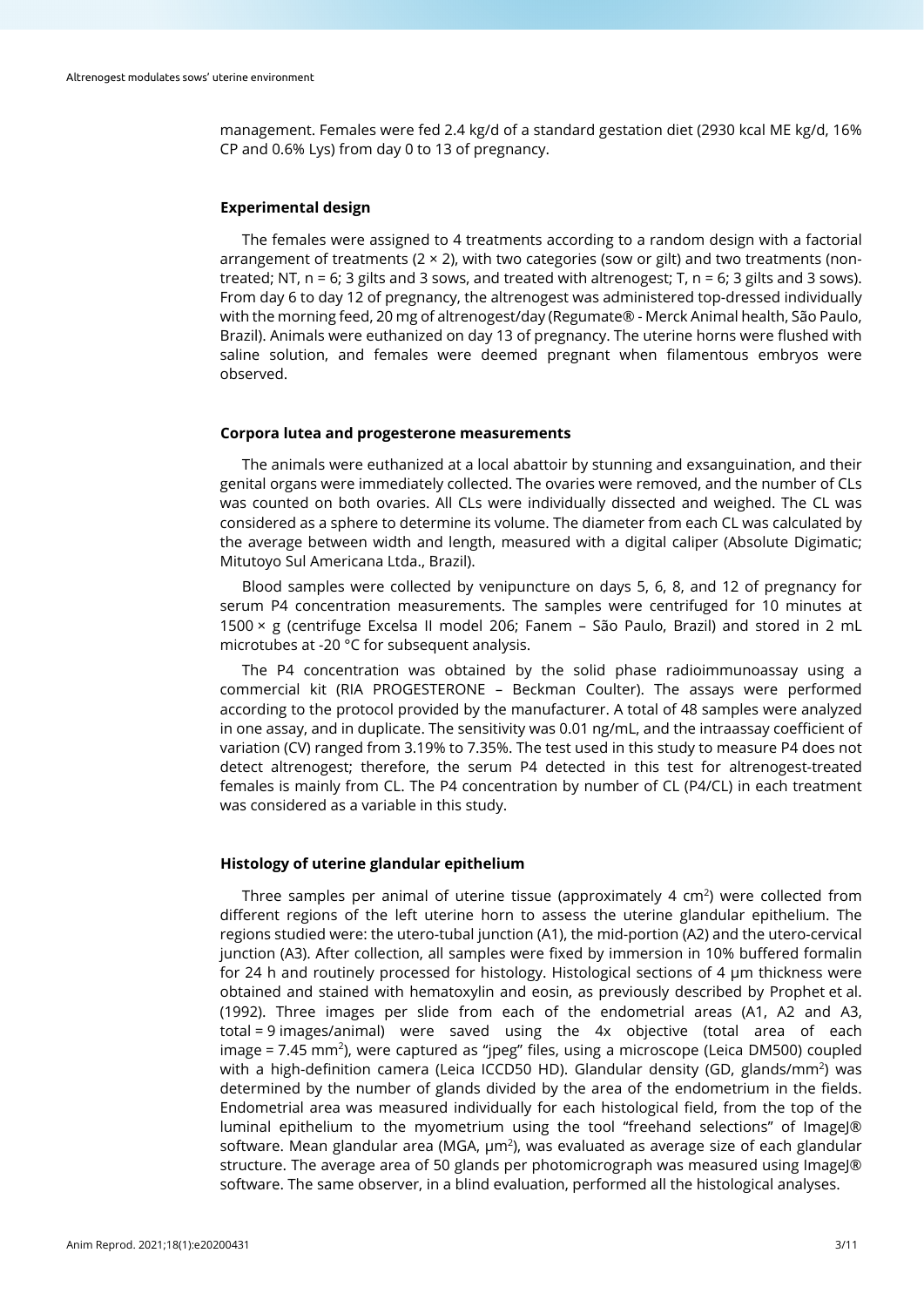## **Endometrial vascularization**

The immunohistochemistry technique was used to evaluate the vascular density of the endometrium. Histological sections adhered to silanized slides, dewaxed in xylene, rehydrated in graded alcohol followed by distilled water. Endogenous peroxidase was blocked for 30 minutes in 3% hydrogen peroxide solution. Antigen retrieval was performed with trypsin (Trypsin Enzymatic Antigen Retrieval Solution, ab970, Abcam), for 15 minutes, at room temperature. After incubation with 5% skimmed milk diluted in distilled water for 30 minutes to block non-specific protein binding, the slides were washed with Tris-buffered saline (TBS) with 1% Tween20 and incubated with a rabbit polyclonal primary antibody anti-Von Willebrand Factor antibody (Von-Willebrand Factor antibody – Abcam, Cod. Ab6994, 1:100), for 16 hours, in a humid chamber, at 4  $\degree$ C. After washing with buffer, the samples were incubated with secondary antibody (Easylink ONE®, EasyPath, Brazil), following manufacturer instructions. For negative control, slides were incubated with rabbit IgG, at the same concentration, and processed simultaneously as those used for primary antibodies. Ten photomicrographs from the A2 endometrial area per animal were captured as "jpeg" files, using the 10x objective (total area for each image =  $1.225$  mm<sup>2</sup>). The average of ten photomicrographs was used to calculate the vascular density (VD, vessel/mm<sup>2</sup>of the endometrium), which was determined by the count of immunolabelled blood vessels divided by the area of endometrium in each image.

#### **Quantitative Real-time PCR (qRT-PCR)**

The qRT-PCR was performed according to Mesquita et al. (2014) and Machado et al. (2020) with minor adaptations, as described below. A sample of the endometrium with approximately 1  $cm<sup>2</sup>$  from the central region of the left uterine horn was collected for quantification of vascular endothelial growth factor (VEGF), the abundance of transcripts and their receptors I and II (VEGFR-I and VEGFR-II), and insulin-like growth factor (IGF-I) and its receptor (IGFR-I). Thus, 5 genes were evaluated in the endometrium. Additionally, the quantification of the LH receptor (LHR) transcripts in CL was performed. A sample for LHR gene quantification was composed of 4 fragments of approximately 1 cm from four CL per animal. The samples were stored in a freezer at -80 °C for further analysis. The forward (Fwd) and reverse (Rev) sequence of the primers were designed using the Primer Designing Tool (NCBI) using the porcine genome as reference or were retrieved from literature, and are showed in Table 1.

| Gene            | 5'-3' Forward                                | 5'-3' Reverse               | bp  | Reference                 |
|-----------------|----------------------------------------------|-----------------------------|-----|---------------------------|
| <b>VEGF</b>     | TCACCAAGGCCAGCACATAG                         | GAGACGTCTGGTGCCCAAAA        | 163 | XM 013977975.1            |
| <b>VEGFR-I</b>  | CACCCCGGAAATCTATCAGATC GAGTACGTGAAGCCGCTGTTG |                             | 180 | 10.1016/j.mce.2008.04.020 |
| <b>VEGFR-II</b> | <b>GATGCTCGCCTCCCTTTGA</b>                   | AGTTCCTTCTTTCAAGCGCCTACA    | 180 | 10.1016/j.mce.2008.04.020 |
| $IGF-I$         | <b>CTCTCCTTCACCAGCTCTGC</b>                  | <b>GCCTCCTCAGATCACAGCTC</b> | 196 | 10.1016/j.mce.2014.01.023 |
| IGFR            | TCCTAGCACCTCCAAGCCTA                         | GTCTTCGGCCACCATACAGT        | 131 | 10.1016/j.mce.2014.01.023 |
| LHR             | <b>GCCTCAGCCGACTATCACTC</b>                  | AAGCATTTGCTGGTACGGTG        | 357 | NM 214449.1               |
| GAPDH-3         | <b>GTCGGTTGTGGATCTGACCT</b>                  | ACCAGGAAATGAGCTTGACGA       | 221 | NM 001206359.1            |

**Table 1.** Forward and Reverse primers of target genes used for real-time PCR gene quantification.

First, the mRNA was extracted with Trizol (#15596026, Thermo Fisher). Briefly, the Trizol was added to the samples, and after 5 minutes, chloroform was added for 3 minutes. The sample was centrifuged at 15000  $\times$  g for 15 minutes at 4 °C, and the translucid phase was separated into a new tube. An equal volume of isopropanol was added to the tube, and the sample was incubated at -80 °C for 2 hours. The sample was centrifuged, and 1 ml of 75% ethanol was added. After new centrifugation, the pellet was left to dry, and RNA quantification was performed using a NanoDrop™ 2000/2000 (Thermo Scientific™) spectrophotometer. The cDNA synthesis was performed using the High-capacity Reverse Transcription kit (Applied Biosystems, CA, USA), also according to the manufacturer's instructions.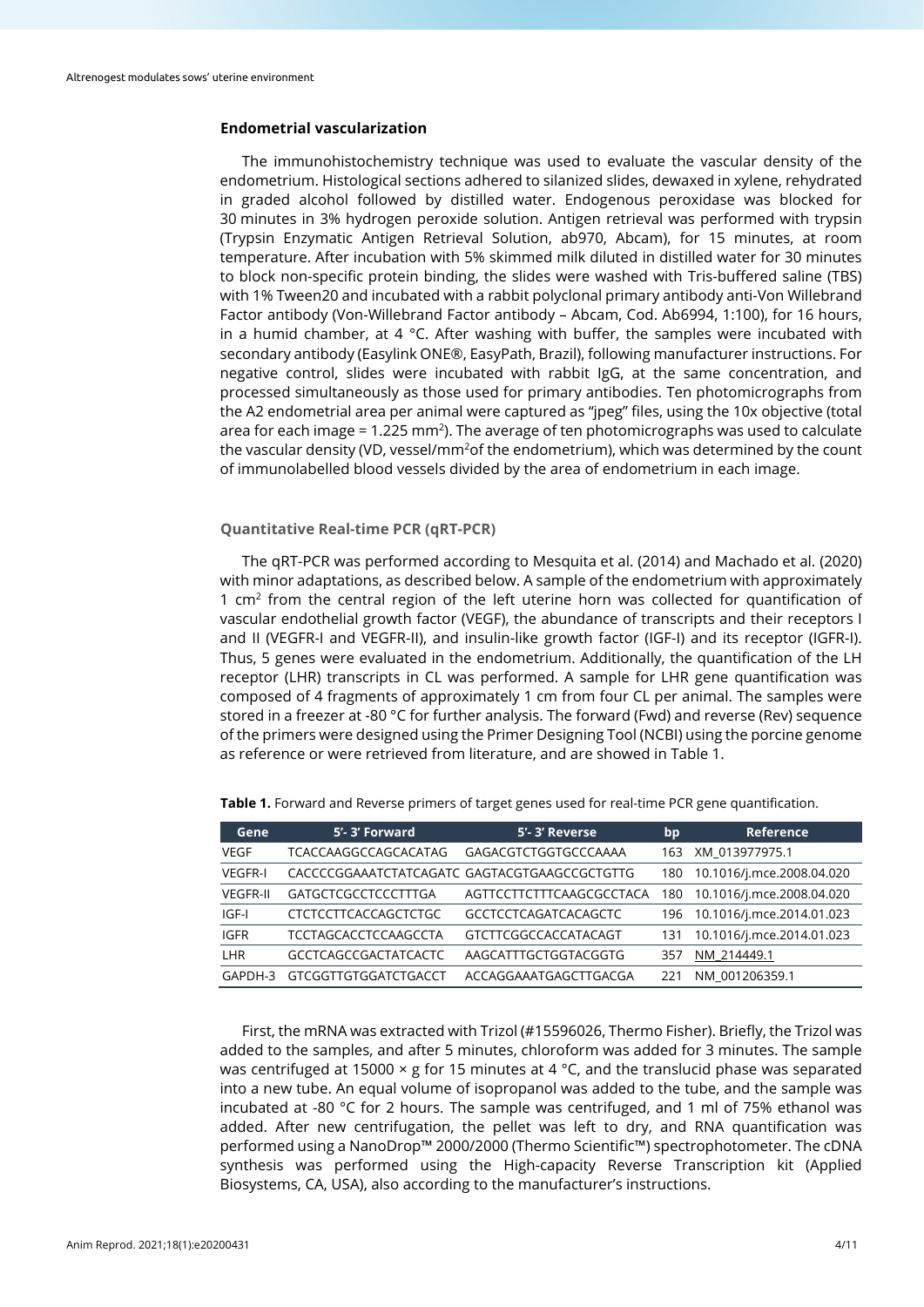Relative quantification of the transcript levels was performed by using a 7500 Fast Realtime PCR System with PowerUP SYBR Green Master Mix (#A25777, Thermo Fisher). The reactions were performed at 95 °C for 15 minutes, and then 40 cycles at 95 °C for 15 seconds, 60 °C for 5 seconds and 72 °C for 2 minutes. A melting curve was performed for evaluation of specific amplification of the products, and all reactions were done in duplicate. The threshold cycle (Ct) values of the target genes were normalized by the mean of the housekeeping gene GAPDH. The fold changes were calculated using the 2<sup>(-ΔCT)</sup> equation.

#### **Statistical analysis**

In this experiment, completely randomized design with a factorial arrangement was used. The factor one was the category of females (gilt or sow) and factor two, the treatment used (treated with altrenogest and non-treated). Data were analyzed using the PROC GLM of SAS (v. 6.1; SAS Institute, Inc., Cary, NC). Each animal was considered one experimental unit. The LSD test was used to evaluate the treatment and category effect as well as their respective interactions. The data from progesterone concentration was analyzed by repeated measures. The data are presented as mean  $\pm$  SEM, and differences were considered significant when P<0.05, and P<0.10 was considered a trend for the test of main effects.

## **Results**

## **Corpora lutea and progesterone measurements**

Females from T and NT had a similar CL number, with sows presenting more CL than gilts (Table 2). There was no effect (P > 0.05) of treatment or category for CL volume. The CL weight was not affected (P > 0.05) by treatment; however, there was an effect of the category (P < 0.05) for this variable, with gilts having heavier CL than sows (Table 2).

**Table 2.** Effects of altrenogest provided from day 6 to 12 of pregnancy on corpora lutea (CL) volume and weight on day 13 of pregnancy in sows and gilts<sup>1</sup>.

| Treatment        |                 | <b>CL</b> number              | CL volume (mm <sup>2</sup> ) |                            |
|------------------|-----------------|-------------------------------|------------------------------|----------------------------|
| Group            | <b>Category</b> |                               |                              | CL weight (mg)             |
| Treated          | Gilt            | $16.33 \pm 1.76$              | $457.07 \pm 21.39$           | $0.42 \pm 0.02$            |
| Treated          | Sow             | $29.00 \pm 1.53$              | $445.33 \pm 11.94$           | $0.33 \pm 0.01$            |
| Non-Treated      | Gilt            | $18.67 \pm 1.86$              | $448.85 \pm 8.33$            | $0.42 \pm 0.01$            |
| Non-Treated      | Sow             | $26.00 \pm 5.03$              | $459.23 \pm 19.10$           | $0.36 \pm 0.01$            |
|                  |                 | Main effect                   |                              |                            |
| Treated          |                 | $22.67 \pm 3.02$              | $449.56 \pm 10.81$           | $0.36 \pm 0.01$            |
| Non-Treated      |                 | $22.33 \pm 2.91$              | $454.86 \pm 11.57$           | $0.38 \pm 0.01$            |
| Gilt             |                 | $17.50 \pm 1.26^B$            | $452.68 \pm 10.88$           | $0.42 \pm 0.01^{\text{A}}$ |
| Sow              |                 | $27.50 \pm 2.45$ <sup>A</sup> | $451.85 \pm 10.96$           | $0.34 \pm 0.01^{\text{B}}$ |
|                  |                 | P-value                       |                              |                            |
| Group            |                 | 0.912                         | 0.668                        | 0.336                      |
| Category         |                 | 0.009                         | 0.662                        | < 0.001                    |
| Group x Category |                 | 0.389                         | 0.812                        | 0.151                      |

1Data are presented as mean ± SEM. ABMeans without a common superscript capital letter within column differ  $(P < 0.05)$ .

There was no effect (P  $> 0.05$ ) of treatment for P4 concentration on day 5 of pregnancy and on the subsequent days of measurement (NT:  $0.68 \pm 0.10$ ,  $0.77 \pm 0.17$ ,  $0.93 \pm 0.19$ , 1.20 ± 0.21, on days 5, 6, 8 and 12, respectively; T: 0.80 ± 0.15, 0.84 ± 0.16, 0.94 ± 0.15, 1.19 ± 0.22,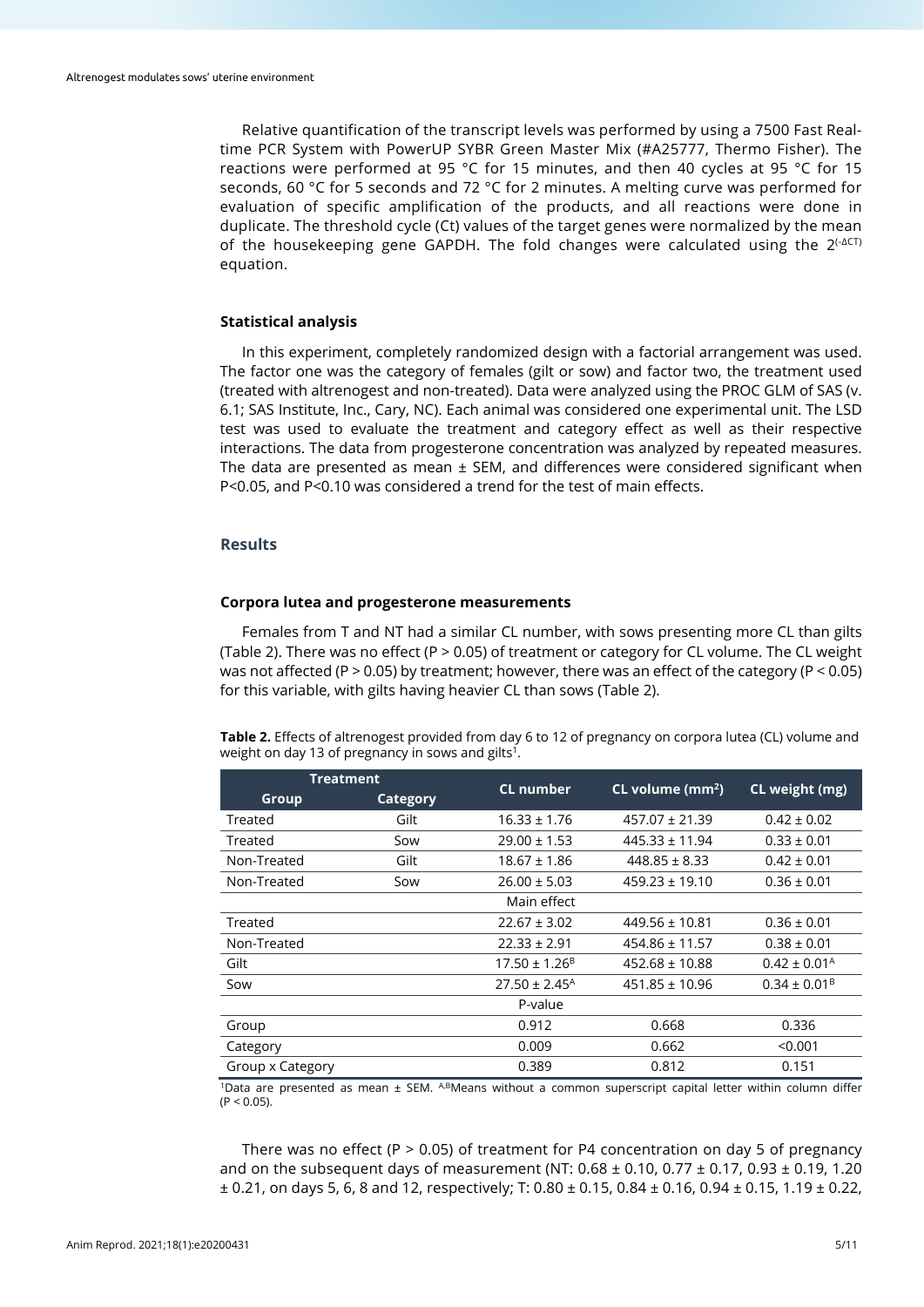on days 5, 6, 8 and 12, respectively). However, the P4 concentration was influenced by category (P < 0.05), with gilts exhibiting higher P4 concentration concerning CL number (Figure 1).



**Figure 1.** Progesterone concentration by CL number (P4/CL) in sows and gilts regardless of treatment. Different letters superscripts indicate significant differences (P < 0.05). Data are presented as mean  $\pm$ SEM.

## **Endometrial glands and vascularization**

No effect of treatment or category was observed for GD. The T group had higher MGA than the NT group (effect of treatment;  $P < 0.05$ ) (Table 3; Figure 2). No effect of treatment (P  $> 0.05$ ) was observed on endometrial VD in both categories. However, gilts presented higher VD than sows (effect of the category; P < 0.05).

**Table 3.** Effects of altrenogest provided from day 6 to 12 of pregnancy on endometrial glandular epithelium and vascular density on day 13 of pregnancy in sows and gilts.<sup>1</sup>

| <b>Treatment</b> |          |                    | <b>MGA</b>                        |                    |  |  |  |
|------------------|----------|--------------------|-----------------------------------|--------------------|--|--|--|
| Group            | Category | GD                 |                                   | <b>VD</b>          |  |  |  |
| Treated          | Gilt     | $120.60 \pm 14.20$ | $1072.05 \pm 70.74$               | $93.90 \pm 17.48$  |  |  |  |
| Treated          | Sow      | $102.63 \pm 8.28$  | $1916.06 \pm 133.35$              | $75.00 \pm 10.72$  |  |  |  |
| Non-Treated      | Gilt     | $116.30 \pm 11.37$ | $877.07 \pm 63.47$                | $109.17 \pm 24.33$ |  |  |  |
| Non-Treated      | Sow      | $112.18 \pm 7.79$  | 1431.09 ± 154.69                  | $65.87 \pm 4.53$   |  |  |  |
| Main Effect      |          |                    |                                   |                    |  |  |  |
| Treated          |          | $111.61 \pm 8.27$  | $1471.84 \pm 122.18$ <sup>a</sup> | $84.45 \pm 10.09$  |  |  |  |
| Non-Treated      |          | $113.95 \pm 6.44$  | $1168.66 \pm 106.76^b$            | $87.52 \pm 14.70$  |  |  |  |
| Gilt             |          | $118.45 \pm 8.84$  | $979.69 \pm 51.88^B$              | $101.53 \pm 13.82$ |  |  |  |
| Sow              |          | $108.08 \pm 5.65$  | $1660.81 \pm 115.32$ <sup>A</sup> | $70.43 \pm 5.59$   |  |  |  |
| P-value          |          |                    |                                   |                    |  |  |  |
| Group            |          | 0.740              | 0.045                             | 0.861              |  |  |  |
| Category         |          | 0.388              | < 0.001                           | 0.091              |  |  |  |
| Group x Category |          | 0.481              | 0.744                             | 0.465              |  |  |  |

GD = glandular density (glands/mm<sup>2</sup>); MGA = median glandular area ( $\mu$ m<sup>2</sup>/gland); VD = vascular density (vessels/mm<sup>2</sup>).<br><sup>1</sup>Data are presented as mean ± SEM. <sup>a,b</sup>Means without a common superscript lowercase letter wit (P < 0.05). A,BMeans without a common superscript capital letter within column differ (P < 0.05).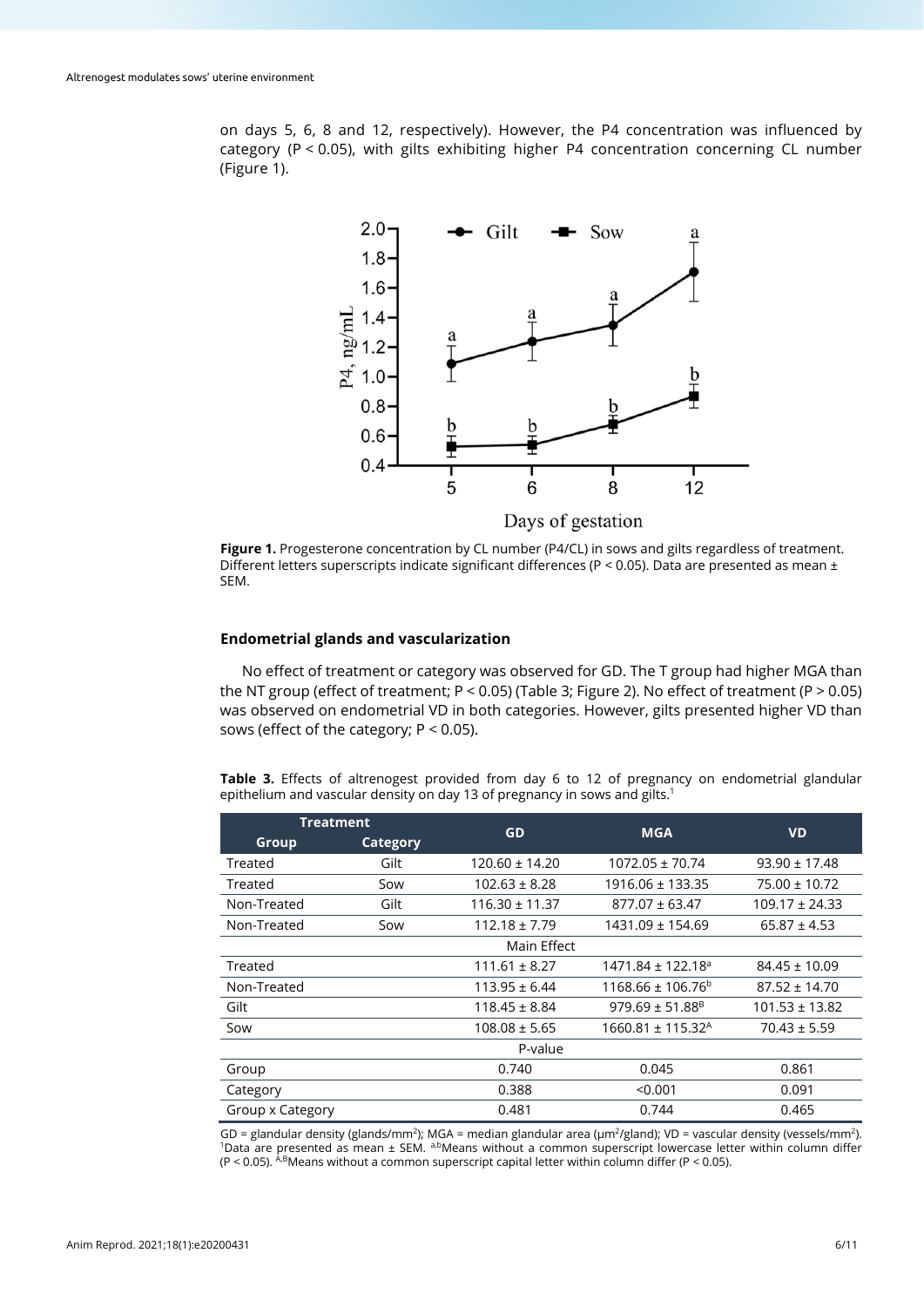

**Figure 2.** Histology of uterine glandular epithelium of swine female treated with altrenogest from day 6 to 12 of pregnancy. Representative photomicrographs of hematoxylin and eosin-stained uterine crosssections of gilts and sows treated or non-treated (T and NT, respectively) on day 13 of pregnancy are shown. There was not a significant effect (P > 0.05) of treatment or category for glandular density (GD). Treated females had higher (P < 0.05) mean glandular area (MGA), irrespective of category. Sows also presented higher (P < 0.05) MGA compared to gilts, irrespective of treatment. M = myometrium; G = endometrial glands. Bars = 295µm.

## **Effects of progestogen on gene expression**

The VEGF expression tended to be increased ( $P = 0.07$ ) in the T group. There was no effect  $(P > 0.05)$  of the category for VEGF expression (Figure 3). No effect (P  $> 0.05$ ) of treatment or category for VEGFR-I and VEGFR-II expression was observed. Sows in the T group presented augmented expression of IGF-I (P < 0.05) (Figure 3). For IGFR-I, neither treatment nor category affected (P  $>$  0.05) its expression. There was no effect of treatment or category on the expression of LH receptor (LHR) in CLs.



**Figure 3.** Relative expression of mRNA of VEGF (A), VEGF receptors I (B) and II (C), IGF-I (D), IGF-I receptor (E) on the endometrium and LH receptor (F) on corpora lutea in sows and gilts treated with altrenogest (T) from day 6 to 12 of pregnancy or non-treated (NT). Different letters superscripts indicate significant differences (P < 0.05).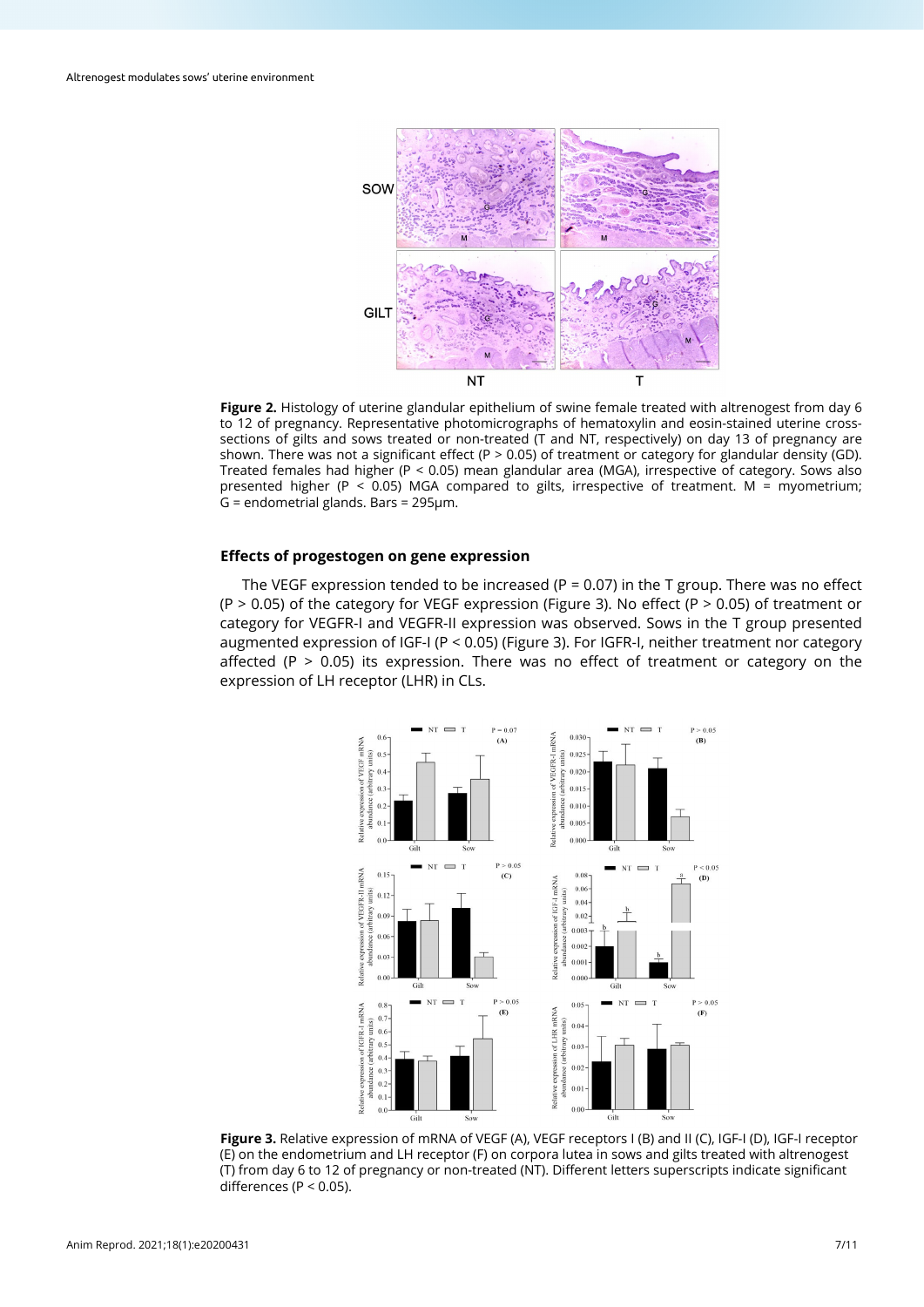## **Discussion**

The present study showed that sows treated with altrenogest had increased endometrial expression of IGF-I mRNA during early pregnancy, representing a 56-fold increase in its expression compared to non-treated sows.

There is mounting evidence to substantiate that IGF-I is highly relevant to peri-implantation events during early pregnancy in pigs (Jeong et al., 2014). Indeed, IGF-I protein in uterine flushings is highest on Day 12 of pregnancy, coinciding with the time of conceptus elongation (Geisert et al., 2001). Our results agree, in part, with Simmen et al. (1990), who found that gilts supplemented with P4 – through repeated intramuscular injections – presented increased uterine IGF-I gene expression. Albeit divergent between sows and gilts, our results demonstrated that altrenogest provided during early pregnancy could be used to increase endometrial secretion of IGF-I around implantation.

Another essential growth factor expressed at the time of implantation in response to P4 is VEGF. Endometrial VEGF plays a crucial role in angiogenesis, vascular remodeling, and permeability (Welter et al., 2003). Chen et al. (2015) showed that VEGF and its receptor VEGFR-1 are down-regulated in the placentae of intrauterine growth-restricted conceptuses. In the present study, altrenogest-treated females only tended to present increased endometrial VEGF expression, with no influence on endometrial angiogenesis. A possible explanation for our findings is that the short period of treatment was insufficient to affect endometrial vascular density. Besides, it is important to highlight that, possibly, the increase in the number of animals studied could lead to a more evident difference.

In our study, altrenogest treatment stimulated the hyperplasia of endometrial glands, regardless of category, probably affecting the microenvironment where first embryos develop. Bazer et al. (2012) reported that the glandular epithelium is responsible for synthesizing and secrete histotroph, critical to conceptus development. Likewise, Ravagnani et al. (2020) found increased uterine glandular area at 28 days of gestation in gilts with the previous estrus synchronized with 18 days of altrenogest treatment. Muro et al. (2020) also reported larger uterine glands at 28 days of pregnancy in gilts supplemented with altrenogest from day 6 to 12 of pregnancy. However, our results are not in agreement with Bailey et al. (2010), who did not observe hypertrophy nor hyperplasia in endometrial glands of ovariectomized gilts supplemented with long-acting progesterone. These conflicting results may be due to the stimulation of endometrial glandular epithelium by other ovarian and/or placental factors (Spencer et al., 1999; Young et al., 1990). Additionally, uterine glands of sows were more extensive in comparison with gilts, which may be explained by the fact that multiparous sows had already undergone glandular hyperplasia, most notably during the last trimester of previous pregnancies, making the uterine glandular epithelium primed for P4 (Sinowatz and Friess, 1983).

There is some evidence that porcine CL is not entirely "autonomous" until day 12 of the cycle, as previously believed (Ziecik et al., 2018). Inhibition of LH secretion with specific anti-LH antibodies (Szafranska and Ziecik, 1989) or gonadoliberin GnRH antagonist (Brüssow et al., 2001) during the early luteal phase of the estrus cycle reduced CL development and progesterone production. Therefore, considering the progestagen's inhibitory effects on pituitary gonadotropins, studies intended to investigate the progestagen's effects during early pregnancy should examine its effects on CL development.

The current study, sows and gilts treated with P4 from day 6-12 of pregnancy had no detrimental effects on luteal morphology. Additionally, the unaffected expression of LH receptors in the CL and progesterone levels in the serum corroborate with the morphological finds, thereby indicating that the altrenogest was not detrimental to CL function. The expression of progesterone receptors (PGR) in the uterine glandular epithelium until day 13 of gestation, together with the multitude of genes expressed in response to P4, endorse the unequivocal role of this hormone as the primary driver of early conceptus development in eutherian mammals (Bazer et al., 2012). Indeed, sows treated with progestogen from days 6- 12 of pregnancy had larger and heavier embryos than non-treated sows without deleterious effects on embryo survival and pregnancy rate (Muro et al., 2020). Differently, Soede et al.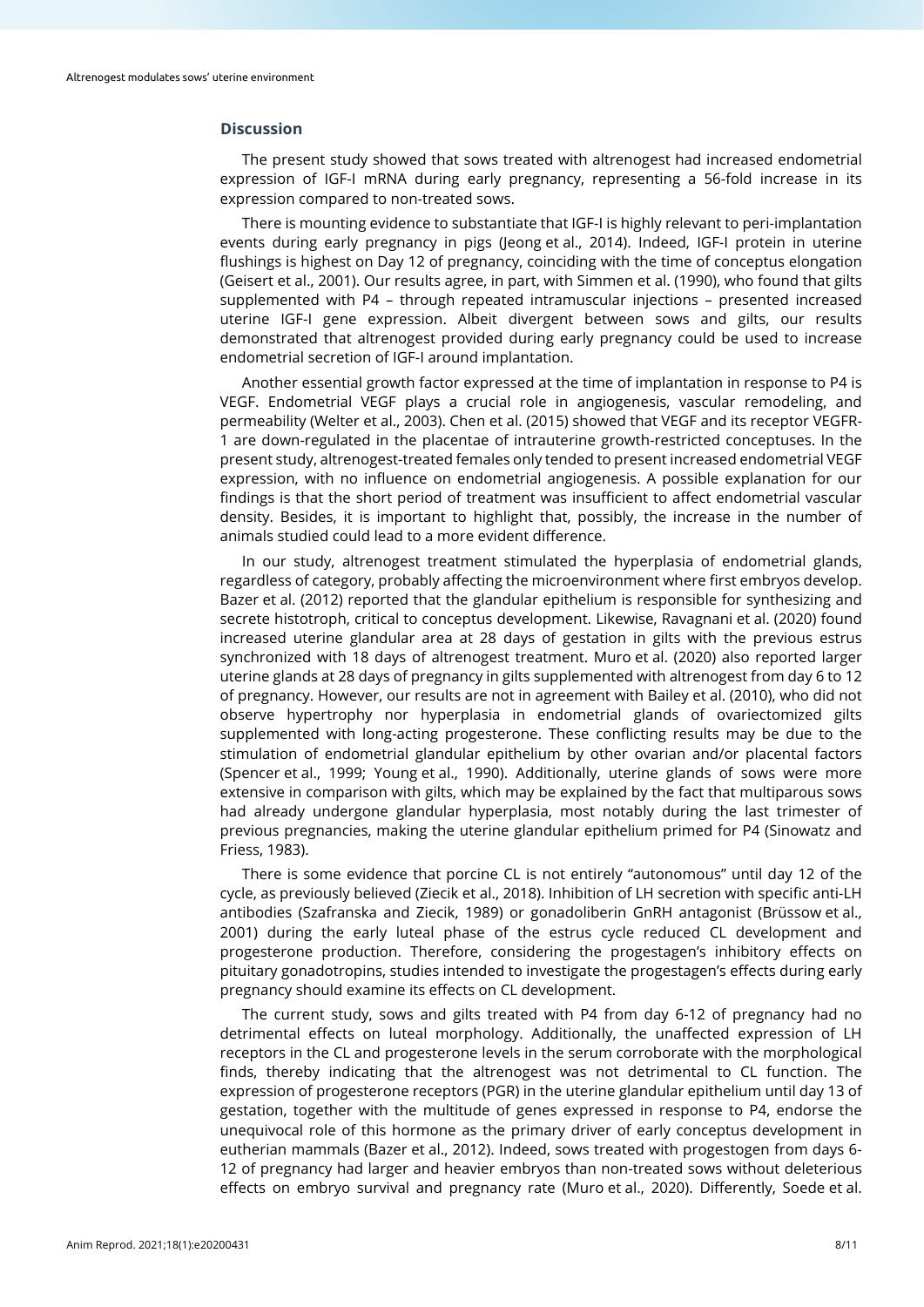(2012), in which gilts fed daily 20 mg of altrenogest from one to six days after the onset of estrus, for 18 days, had low embryo survival rate and pregnancy rate, possibly due to impaired luteal function.

Interestingly, in our study, gilts had heavier CL and higher concentrations of P4 to CL number. The physiological mechanism behind these results is yet to be determined. The highest concentration of P4 to CL number suggests that this finding might be associated with differences in ovulation rate (CL number) and/or differences in gilts and sows' physiology instead of an effect caused by our treatment. Thus, further studies should be carried out to understand the mechanisms of altrenogest action that differ between sows and gilts.

In the present study and Muro et al. (2020) and Ravagnani et al. (2020), there are positive effects on the uterine endometrium by the administering altrenogest. Besides, with the present experiment results, it is possible to relate the impact on the more significant embryo growth found by Muro et al. (2020) to a higher expression of IGF-1 by the endometrium of the sows treated with altrenogest.

## **Conclusion**

In conclusion, the altrenogest provided from day 6 to 12 of pregnancy resulted in an increment of endometrial gene expression of IGF-I and uterine glandular hyperplasia without compromising CL development in sows.

## **Acknowledgements**

The scholarship was supported by São Paulo Research Foundation (FAPESP) Grant No. 2017/00290-0. The project was supported by Fundação Medicina Veterinária (FUMVET). We thank Lindsay Baltel Paskosky for technical support.

## **References**

- Bailey DW, Dunlap KA, Frank JW, Erikson DW, White BG, Bazer FW, Burghardt RC, Johnson GA. Effects of long-term progesterone on developmental and functional aspects of porcine uterine epithelia and vasculature: progesterone alone does not support development of uterine glands comparable to that of pregnancy. Reproduction. 2010;140(4):583-94[. http://dx.doi.org/10.1530/REP-10-0170](https://doi.org/10.1530/REP-10-0170)[.](https://www.ncbi.nlm.nih.gov/entrez/query.fcgi?cmd=Retrieve&db=PubMed&list_uids=20634388&dopt=Abstract) [PMid:20634388.](https://www.ncbi.nlm.nih.gov/entrez/query.fcgi?cmd=Retrieve&db=PubMed&list_uids=20634388&dopt=Abstract)
- Bazer FW, Song G, Kim J, Dunlap KA, Satterfield MC, Johnson GA, Burghardt RC, Wu G. Uterine biology in pigs and sheep. J Anim Sci Biotechnol. 2012;3(1):23. http://dx.doi.org/10.1186/2049-1891-3-2[3.](https://www.ncbi.nlm.nih.gov/entrez/query.fcgi?cmd=Retrieve&db=PubMed&list_uids=22958877&dopt=Abstract) [PMid:22958877.](https://www.ncbi.nlm.nih.gov/entrez/query.fcgi?cmd=Retrieve&db=PubMed&list_uids=22958877&dopt=Abstract)
- Brüssow K-P, Schneider F, Nürnberg G. Alteration of gonadotrophin and steroid hormone release, and of ovarian function by a GnRH antagonist in gilts. Anim Reprod Sci. 2001;66(1-2):117-28. [http://dx.doi.org/10.1016/S0378-4320\(01\)00093-8.](https://doi.org/10.1016/S0378-4320(01)00093-8) [PMid:11343847.](https://www.ncbi.nlm.nih.gov/entrez/query.fcgi?cmd=Retrieve&db=PubMed&list_uids=11343847&dopt=Abstract)
- Chen X, Li A, Chen W, Wei J, Fu J, Wang A. Differential gene expression in uterine endometrium during implantation in pigs. Biol Reprod. 2015;92(2):53[. http://dx.doi.org/10.1095/biolreprod.114.123075](https://doi.org/10.1095/biolreprod.114.123075)[.](https://www.ncbi.nlm.nih.gov/entrez/query.fcgi?cmd=Retrieve&db=PubMed&list_uids=25519183&dopt=Abstract) [PMid:25519183.](https://www.ncbi.nlm.nih.gov/entrez/query.fcgi?cmd=Retrieve&db=PubMed&list_uids=25519183&dopt=Abstract)
- Forde N, Carter F, Fair T, Crowe MA, Evans ACO, Spencer TE, Bazer FW, McBride R, Boland MP, O'Gaora P, Lonergan P, Roche JF. Progesterone-regulated changes in endometrial gene expression contribute to advanced conceptus development in cattle. Biol Reprod. 2009;81(4):784-94. [http://dx.doi.org/10.1095/biolreprod.108.074336.](https://doi.org/10.1095/biolreprod.108.074336) [PMid:19553605.](https://www.ncbi.nlm.nih.gov/entrez/query.fcgi?cmd=Retrieve&db=PubMed&list_uids=19553605&dopt=Abstract)
- Geisert R, Schmitt RAM. Early embryonic survival in the pig: can it be improved? J Anim Sci. 2002;80(Suppl 1):E54-65.
- Geisert RD, Chamberlain CS, Vonnahme KA, Spicer LJ. Possible role of kallikrein in proteolysis of insulinlike growth factor binding proteins during the oestrus cycle and early pregnancy in pigs. Reproduction. 2001;121(5):719-28[. http://dx.doi.org/10.1530/rep.0.1210719.](https://doi.org/10.1530/rep.0.1210719) [PMid:11427159.](https://www.ncbi.nlm.nih.gov/entrez/query.fcgi?cmd=Retrieve&db=PubMed&list_uids=11427159&dopt=Abstract)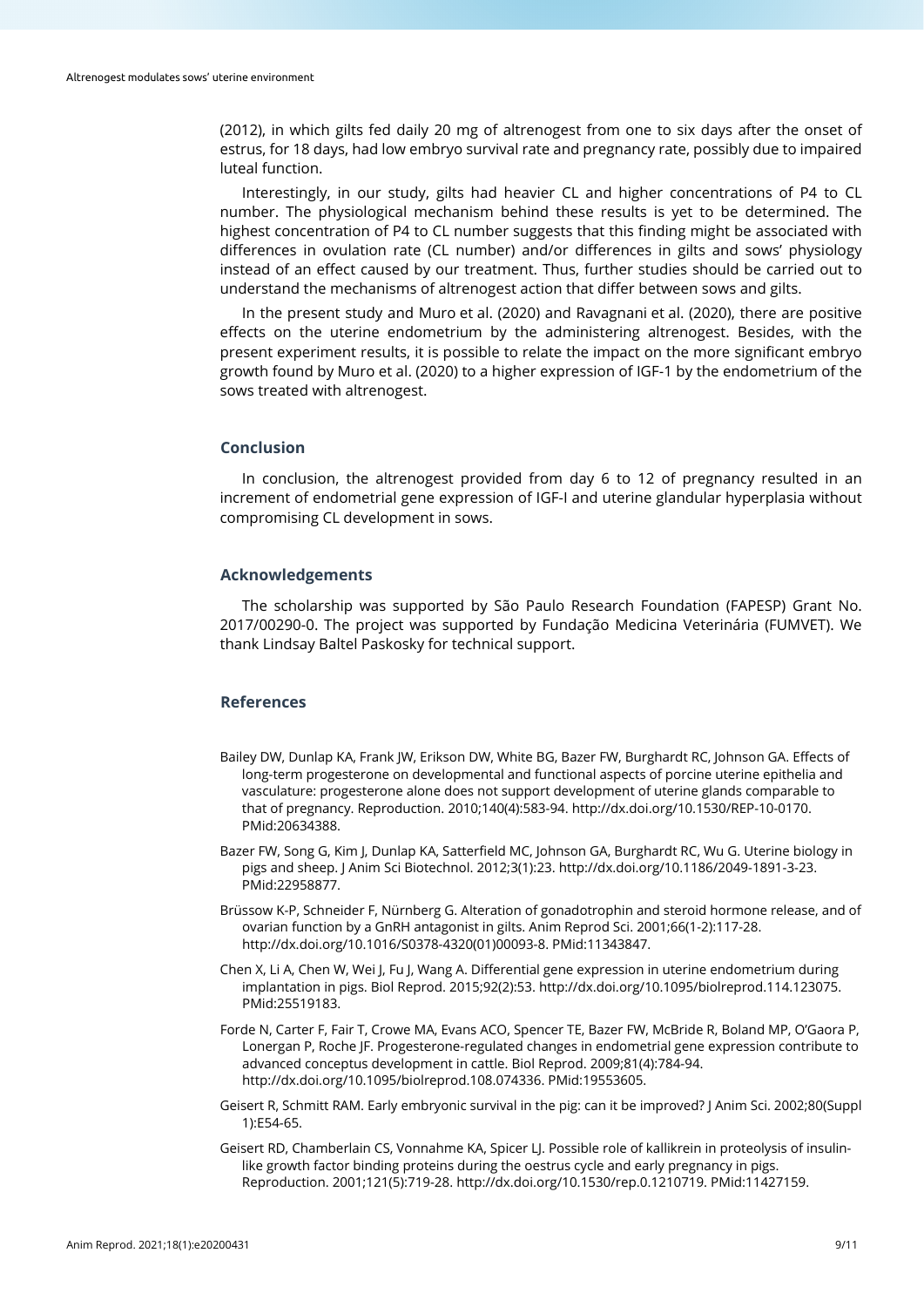- Jeong W, Song G, Bazer FW, Kim J. Insulin-like growth factor I induces proliferation and migration of porcine trophectoderm cells through multiple cell signaling pathways, including protooncogenic protein kinase 1 and mitogen-activated protein kinase. Mol Cell Endocrinol. 2014;384(1-2):175-84. [http://dx.doi.org/10.1016/j.mce.2014.01.023.](https://doi.org/10.1016/j.mce.2014.01.023) [PMid:24508636.](https://www.ncbi.nlm.nih.gov/entrez/query.fcgi?cmd=Retrieve&db=PubMed&list_uids=24508636&dopt=Abstract)
- Kridli RT, Khalaj K, Bidarimath M, Tayade C. Placentation, maternal-fetal interface, and conceptus loss in swine. Theriogenology. 2016;85(1):135-44[. http://dx.doi.org/10.1016/j.theriogenology.2015.08.001.](https://doi.org/10.1016/j.theriogenology.2015.08.001) [PMid:26324112.](https://www.ncbi.nlm.nih.gov/entrez/query.fcgi?cmd=Retrieve&db=PubMed&list_uids=26324112&dopt=Abstract)
- Lewis AM, Kaye PL, Lising R, Cameron RDA. Stimulation of protein synthesis and expansion of pig blastocysts by insulin in vitro. Reprod Fertil Dev. 1992;4(1):119-23. [http://dx.doi.org/10.1071/RD9920119.](https://doi.org/10.1071/RD9920119) [PMid:1585007.](https://www.ncbi.nlm.nih.gov/entrez/query.fcgi?cmd=Retrieve&db=PubMed&list_uids=1585007&dopt=Abstract)
- Muro BBD, Carnevale RF, Leal DF, Torres MA, Mendonça MV, Nakasone DH, Martinez CHG, Ravagnani GM, Monteiro MS, Poor AP, Martins SMMK, Viau P, Oliveira CA, Pulz LH, Strefezzi RF, Almond GW, de Andrade AFC. Supplemental progesterone during early pregnancy exerts divergent responses on embryonic characteristics in sows and gilts. Animal. 2020;14(6):1234-40. [http://dx.doi.org/10.1017/S1751731119002982.](https://doi.org/10.1017/S1751731119002982) [PMid:31907084.](https://www.ncbi.nlm.nih.gov/entrez/query.fcgi?cmd=Retrieve&db=PubMed&list_uids=31907084&dopt=Abstract)
- Mesquita FS, Pugliesi G, Scolari SC, França MR, Ramos RS, Oliveira M, Papa PC, Bressan FF, Meirelles FV, Silva LA, Nogueira GP, Membrive CMB, Bineli M. Manipulation of the periovulatory sex steroidal milieu affects endometrial but not luteal gene expression in early diestrus nelore cows. Theriogenology. 2014;81(6):861-69. [https://doi.org/10.1016/j.theriogenology.2013.12.022.](https://doi.org/10.1016/j.theriogenology.2013.12.022)  PMid:24507960.
- Machado LS, Pieri NCG, Botigelli RC, Castro RVG, Souza AF, Bridi A, Lima MA, Neto PF, Pessôa LVF, Martins SMMK, Andrade AFC, Freude KK, Bressan FF. Generation of neural progenitor cells from porcine-induced pluripotent stem cells. J Tissue Eng Regen Med. 2020;14(12):1880-91. [https://doi.org/10.1002/term.3143.](https://doi.org/10.1002/term.3143) PMid:33049106.
- Okrasa S, Franczak A, Zmijewska A, Wojciechowicz B, Dziekonski M, Martyniak M, Kalakowska J, Zglejc K, Kotwica G. The uterine secretory activity and its physiological changes in the pig. Acta Biol Crac. 2014;55-56:40-57.
- Prophet EB, Mills B, Arrington J, Sobin LH. Laboratory methods in histotechnology. Washington: Armed Forces Institute of Pathology; 1992. 279 p.
- Pugliesi G, Santos FB, Lopes E, Nogueira É, Maio JR, Binelli M. Improved fertility in suckled beef cows ovulating large follicles or supplemented with long-acting progesterone after timed-AI. Theriogenology. 2016;85(7):1239-48. [http://dx.doi.org/10.1016/j.theriogenology.2015.12.006](https://doi.org/10.1016/j.theriogenology.2015.12.006)[.](https://www.ncbi.nlm.nih.gov/entrez/query.fcgi?cmd=Retrieve&db=PubMed&list_uids=26764150&dopt=Abstract) [PMid:26764150.](https://www.ncbi.nlm.nih.gov/entrez/query.fcgi?cmd=Retrieve&db=PubMed&list_uids=26764150&dopt=Abstract)
- Ravagnani GM, Martinez CHG, Carnevale RF, Muro BBD, Mendonça MV, Pavaneli APP, Passareli MS, Nakasone DH, Strefezzi RF, Martins SMMK, Andrade AFC. Effects of oestrus synchronization with altrenogest in gilts on endometrial and embryonic characteristics. Animal. 2020;14(9):1899-905. [http://dx.doi.org/10.1017/S1751731120000658.](https://doi.org/10.1017/S1751731120000658) [PMid:32290879.](https://www.ncbi.nlm.nih.gov/entrez/query.fcgi?cmd=Retrieve&db=PubMed&list_uids=32290879&dopt=Abstract)
- Simmen RCM, Simmen FA, Hofig A, Farmer SJ, Bazer FW. Hormonal regulation of insulin-like growth factor gene expression in pig uterus. Endocrinology. 1990;127(5):2166-74. [http://dx.doi.org/10.1210/endo-127-5-2166.](https://doi.org/10.1210/endo-127-5-2166) [PMid:2171908.](https://www.ncbi.nlm.nih.gov/entrez/query.fcgi?cmd=Retrieve&db=PubMed&list_uids=2171908&dopt=Abstract)
- Sinowatz F, Friess AE. Uterine glands of the pig during pregnancy: an ultrastructural and cytochemical study. Anat Embryol. 1983;166(1):121-34[. http://dx.doi.org/10.1007/BF00317948.](https://doi.org/10.1007/BF00317948) [PMid:6837929.](https://www.ncbi.nlm.nih.gov/entrez/query.fcgi?cmd=Retrieve&db=PubMed&list_uids=6837929&dopt=Abstract)
- Soede NM, Bouwman E, van der Laan I, Hazeleger W, Jourquin J, Langendijk P, Kemp B. Progestagen supplementation during early pregnancy does not improve embryo survival in pigs. Reprod Domest Anim. 2012;47(5):835-41[. http://dx.doi.org/10.1111/j.1439-0531.2011.01977.x.](https://doi.org/10.1111/j.1439-0531.2011.01977.x) [PMid:22229702.](https://www.ncbi.nlm.nih.gov/entrez/query.fcgi?cmd=Retrieve&db=PubMed&list_uids=22229702&dopt=Abstract)
- Spencer TE, Gray A, Johnson GA, Taylor KM, Gertler A, Gootwine E, Ott TL, Bazer FW. Effects of recombinant ovine interferon tau, placental lactogen, and growth hormone on the ovine uterus. Biol Reprod. 1999;61(6):1409-18[. http://dx.doi.org/10.1095/biolreprod61.6.1409.](https://doi.org/10.1095/biolreprod61.6.1409) [PMid:10569983.](https://www.ncbi.nlm.nih.gov/entrez/query.fcgi?cmd=Retrieve&db=PubMed&list_uids=10569983&dopt=Abstract)

Szafranska B, Ziecik A. Active and passive immunization against luteinizing hormone in pigs Acta Physiol Hung. 1989;74(3-4):253-258. PMid:2640407.

- Waclawik A, Kaczmarek MM, Blitek A, Kaczynski P, Ziecik AJ. Embryo-maternal dialogue during pregnancy establishment and implantation in the pig. Mol Reprod Dev. 2017;84(9):842-55. [http://dx.doi.org/10.1002/mrd.22835.](https://doi.org/10.1002/mrd.22835) [PMid:28628266.](https://www.ncbi.nlm.nih.gov/entrez/query.fcgi?cmd=Retrieve&db=PubMed&list_uids=28628266&dopt=Abstract)
- Wang J, Feng C, Liu T, Shi M, Wu G, Bazer FW. Physiological alterations associated with intrauterine growth restriction in fetal pigs: causes and insights for nutritional optimization. Mol Reprod Dev. 2017;84(9):897-904. [http://dx.doi.org/10.1002/mrd.22842.](https://doi.org/10.1002/mrd.22842) [PMid:28661576.](https://www.ncbi.nlm.nih.gov/entrez/query.fcgi?cmd=Retrieve&db=PubMed&list_uids=28661576&dopt=Abstract)